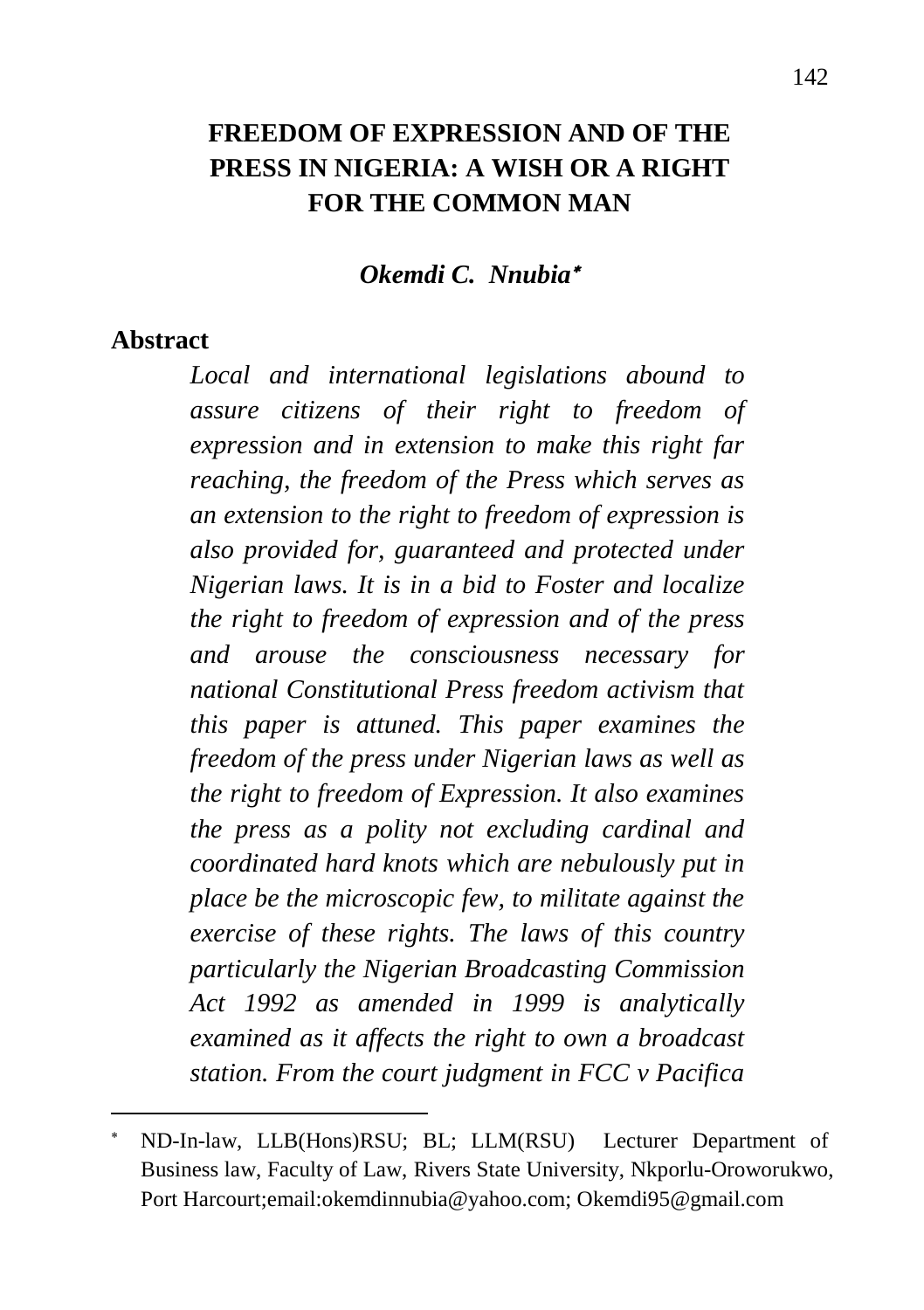*the intendment of some judgments of courts as it relates to press freedom is examined as well as words considered indecent. This work also discusses press as the hope of the common man; freedom of Expression but, not against the ruling class and the rule of activism in ensuring the enjoyment of the right to freedom of expression.*

#### **1. Introduction**

The world is today referred to as the globe. This is because information now circulates round and within it regardless of international barriers. Expression is man's asset to get the best, starting form Adam. God even created all things by words of the mouth called spoken words. Adam named the creatures also by expression of words of mouth. Trying to coordinate and regulate the means and media of Expression, the people's social contract brought about several rules among which is the codification of this natural bequeathment. The world's nations and states through their Fundamental laws have put in place protocols and regulatory documents to not only grant this human right but also to protect it vehemently, Nigeria is not an exception to this codification. Therefore laws abound including the Constitution of the Federal Republic of Nigeria 1999(as amended)( hereinafter refer to as CFRN) as expressed provisions guarantee and protecting this right it is also important to state here that this right of expression is a human right and that it has been Fundamentally guaranteed the world over also the press has also been statutorily set up and saddled with the additional right in furtherance of the enhancement of the right to freedom of Expression this paper is an attempt to crystallize Thai right as it affects our society today and most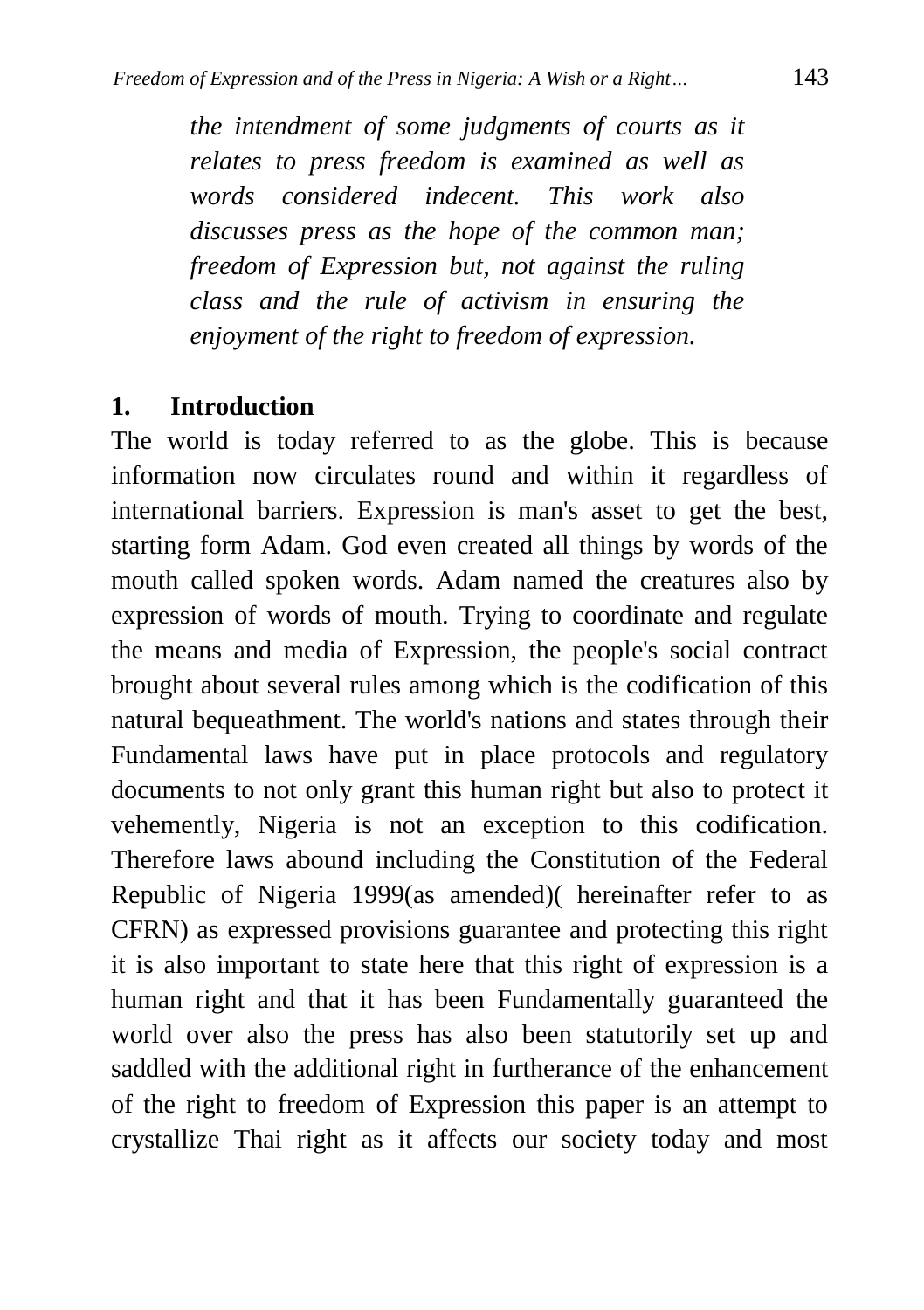importantly examines the denial of same by reasons of statues and corruption under the guise of connection.

The challenges faced by the common man is it that has informed this paper this right which was first guaranteed by the Universal Declaration of Human Rights in 1948, has now gained local acceptance and the citizens crave to benefit and enjoy its usage, unfortunately, the movers and controllers of corrupt political power have monopolized it and dispenses it as though it is not a human rights and as also in so doing influenced other agencies of government the judiciary inclusive in some cases to rob the common man of this right.

### **2. Freedom of Expression under Nigerian Laws.**

By freedom one means the allowance to do something at will without being stopped or controlled by anyone<sup>1</sup>. It also means the legal right to say what you want or chose your religion. Freedom of Expression is considered the backbone of a democratic society. It is a citizen's right to express his opinion on political, economic and social issues and also to criticize undesirable events with a view to restoring sanity in the society. The right to freedom of expression is a universally approved and acknowledged phenomenon. It is the right to express one's idea and opinion freely through speech and other forms of communication including the internet but without deliberately causing harm to the character and reputation of others by false and misleading statements. By the express provision of section 39(1) CFRN, 'every person shall be entitled be to freedom of expression including freedom to hold opinions and to receive and impart ideas and information without interference; also, the National Assembly pursuance to Section 39(3) CFRN enacted the

 $\ddot{\phantom{a}}$ <sup>1</sup> Longman Active Study Dictionary,  $5<sup>th</sup>$  edn. p. 357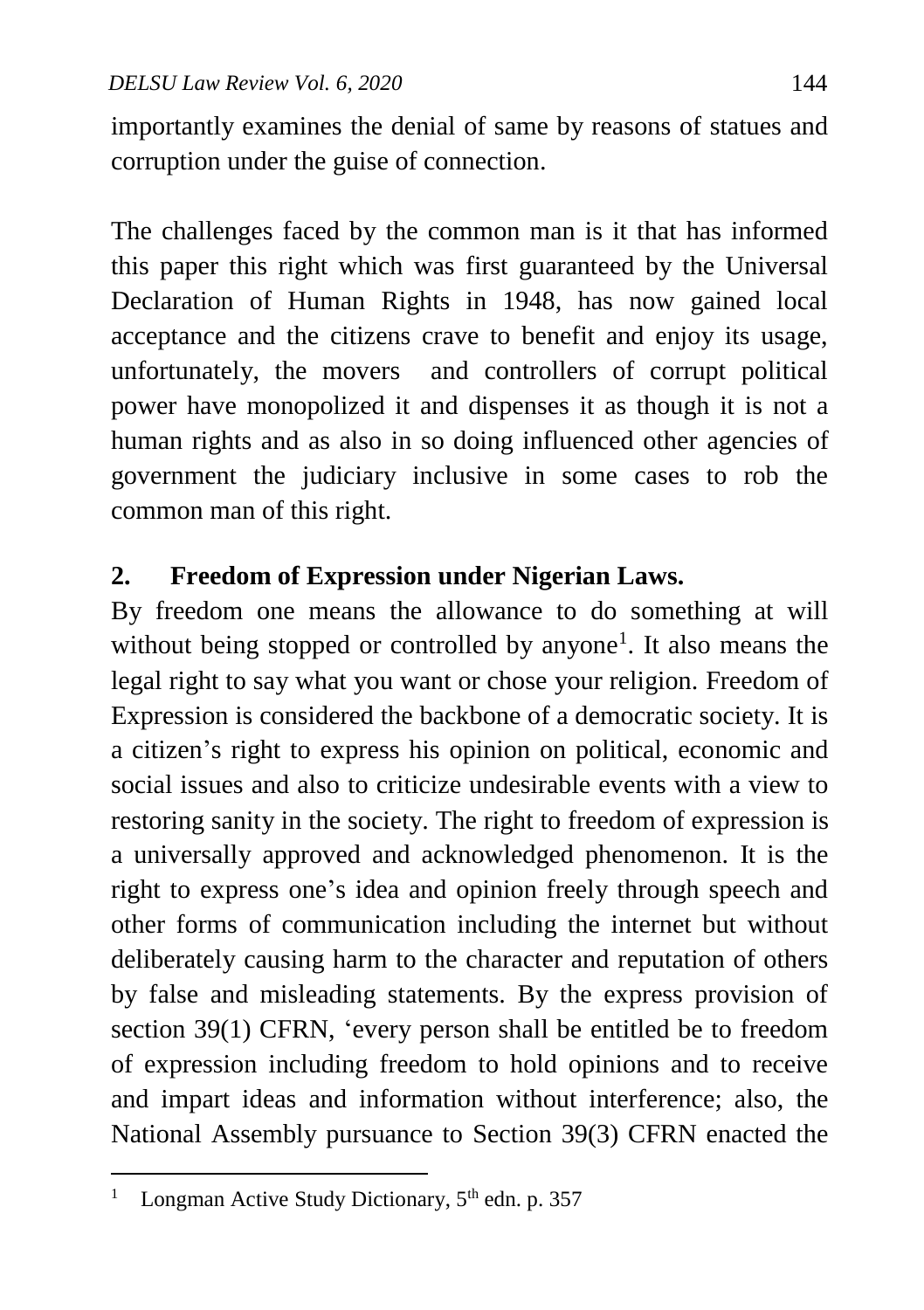freedom of information Act, 2011whicb gives elaborate explanation and procedures all pointing and geared toward the right provided under Section 39 CFRN. On up till now, the National Assembly is still working hard to get the Protection from Internet Falsehood and Manipulation Bill 2019 otherwise called 'Hate Speech Bill' through as a law.

The Longman Dictionary<sup>2</sup> explains expression to mean 'when u say, write, or do something, to show what you are thinking or feeling'. It then means that freedom of expression as provided under our laws go as far as protecting us from any liability whatever, arising from what we say or write, provided it is not defamatory or false. Little wonder, Sir William Blackstone (1723-1786) the eminent English jurist explained freedom of expression thus:

> '…every man has the undoubted right to lay what sentiment he pleases before the public….to forbid that is to destroy the freedom of expression, but if one publishes what is illegal or mischievous, he must face the consequences of his own temerity<sup>3</sup>.

This position of the law was judicial vented in the locus classicus case of *A.G Federation v Guardian Newspaper Ltd<sup>4</sup>* , where the court held that to forbid the right to freedom of Expression is to destroy the freedom of expression and the press. As a matter of fact, freedom of Expression extends to criticizing technically actions that are not in synch with the morals of a particular society. In *Senate v Momoh<sup>5</sup>* , the Lagos High Court held that to compel a

<sup>&</sup>lt;sup>2</sup> See fn 1 above

<sup>3</sup> Blackstone Commentaries Vol. 4 p 151

<sup>4</sup> (1999) 9 NWLR (Pt. 618) 187

<sup>5</sup> (1981)1 NCLR 105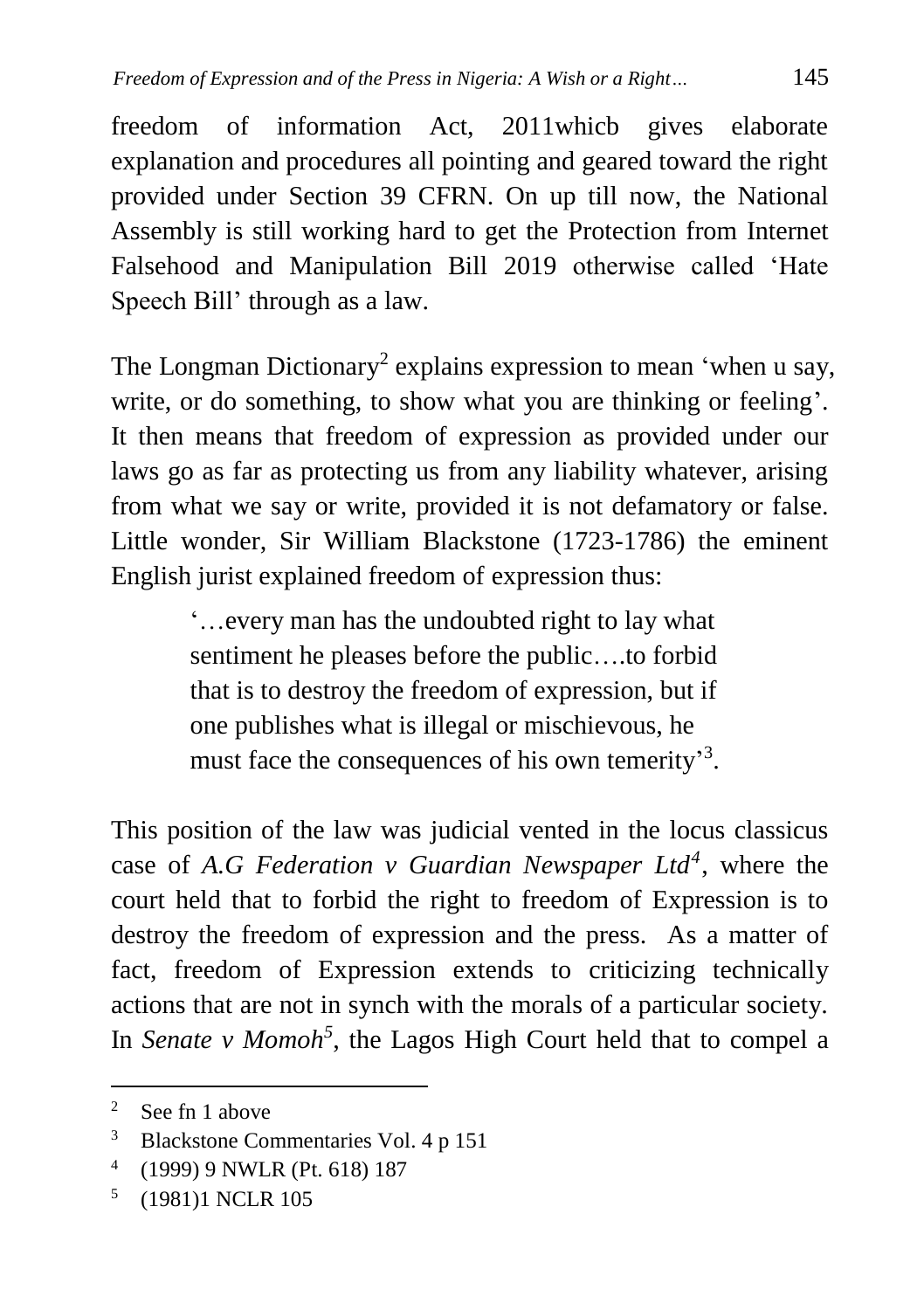journalist to disclose his source of information amounts to a breach of the right to freedom of Expression and the press guaranteed under section 36(1) of the 1979 Constitution, now section 39(1) CFRN 1999.

### **3. The Press as a Polity**

The term 'press' may be defined as ' the totality of publication emanating from the press and the communicating public, in a given society or country; and the journalist who works for newspapers, periodicals and the news personnel, that is journalist who work in the news industry<sup>6</sup>. By the provision of section 22 CFRN 1999, certain rights are given to the press and it provides 'the press, radio, television and other agencies of these media shall at times be free to uphold the fundamental objectives contained in this chapter and uphold the responsibility and accountability of the government to the people'.

# **4. Functions of the Press**

Traditionally, the generally role of the press in a modern society includes<sup>7</sup>:

- a) To carry news and publish information, to inform the people and government, on events and developments and vice versa. The press is a news reporter and publisher. It is the three main functions of the press are to source for information, to process information and to disseminate information.
- b) A means of communication between and among individuals and the words in general on any matter of

 6 Ese Malemi, Mass Media Law-Press Law, 3rd edn, Princeton Publishing Co. Ikeja, p. 3

<sup>&</sup>lt;sup>7</sup> See fn 6 p6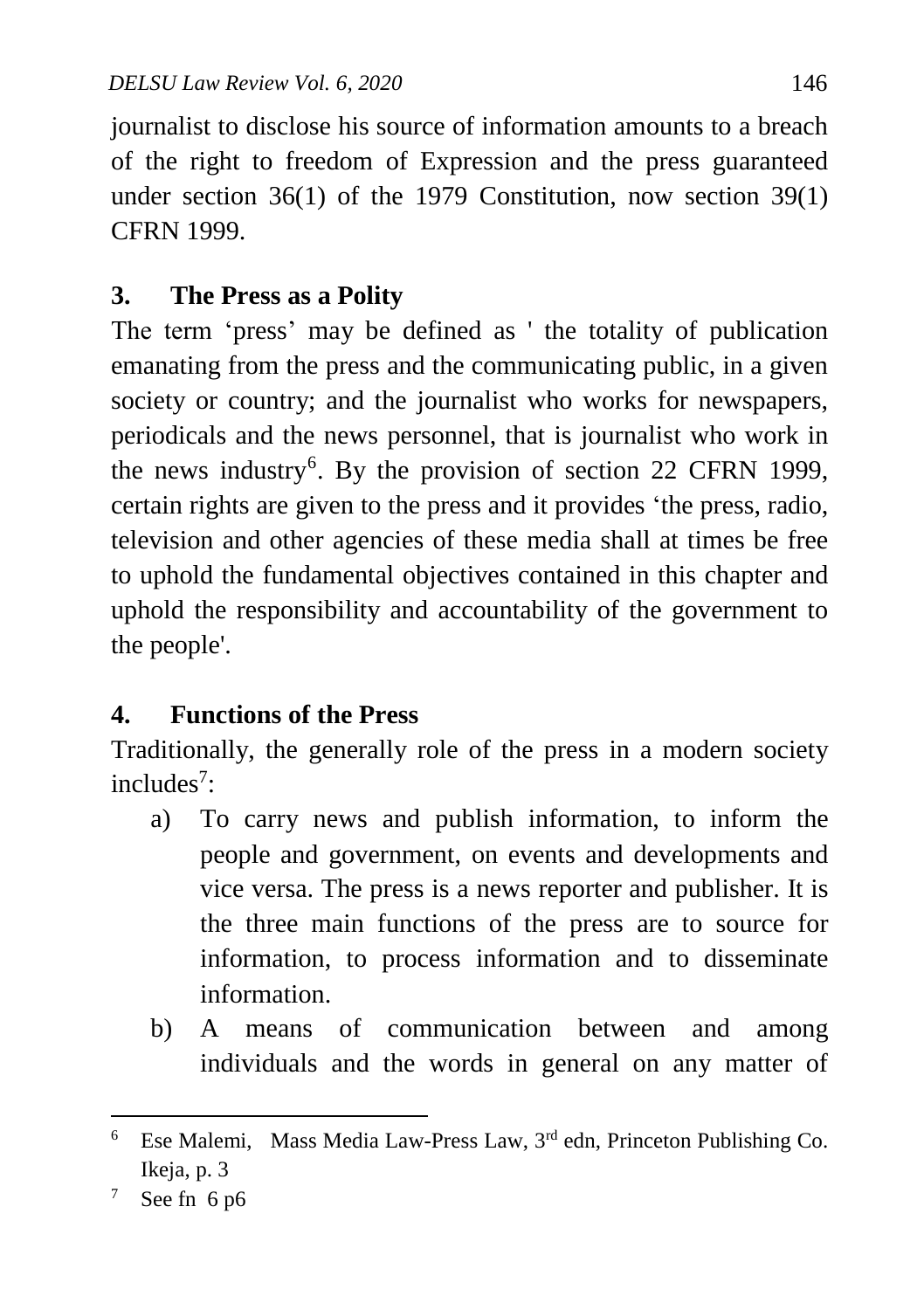interest. The mass media affords multifarious and fast means of communication for everyone who has access.

- c) It serves as a watchman of Government's action the act of those who constitute the government and the conduct of the person and society.
- d) It also serves as a constructive legal critique of the government when and where necessary.
- e) The Press also serves as the voice and ear of the people since it is able to access where the common cannot enter. For example, press personnel Presidential Villa and other places for coverage and interview purposes.
- f) The Press through the NUJ serves as a pressure group.
- g) It is a trend seller through public and mass education and enlightenment programs
- h) The Press is an opinion moulder and a seller of agenda. It is an examiner of the action of the government and society, and expresses opinion through news and editorials with a view to promoting change. It helps government and society to set agenda and priorities for social, political and economic development by drawing attention to priorities and urgent issues, needs and matters which require actions.
- i) It also serves as an advocate of change through investigative and fact-finding reporting.
- J) If organized and coordinated, the press serves a modern, professional and equipped basic infrastructure for social, political and economic growth. The Press which is an instrumentality to the exercise and enjoyment of the extended freedom of expression provides multifarious and fast means of communication. It is a necessity in making the world a global village.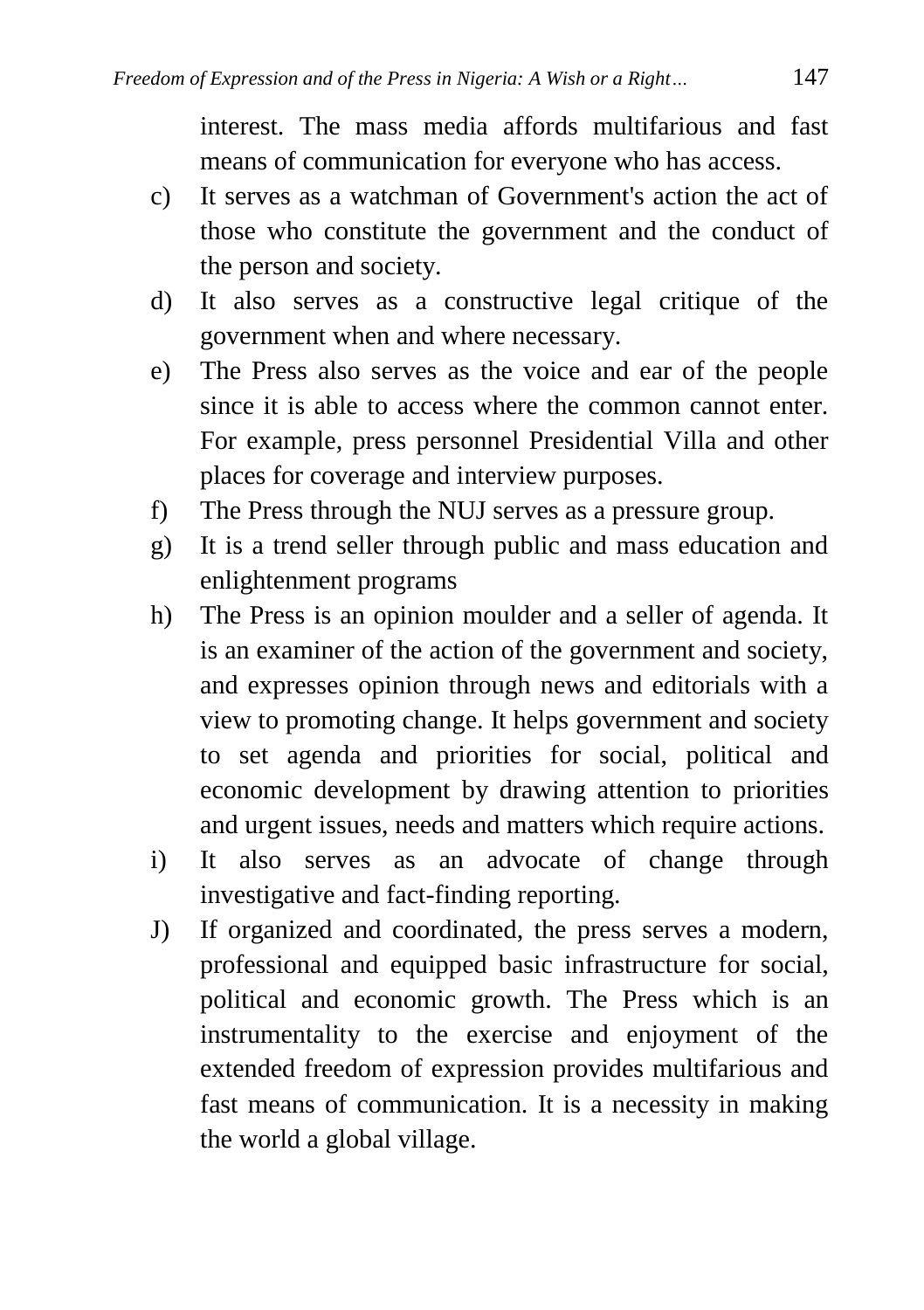According to Tony Momoh, a distinguished journalist, lawyer and a former Minister of information of the Federal Republic of Nigeria, in his book<sup>8</sup> 'The News of the Forgotten Army';

> Neighbour of the lonely, informer of the curious, entertainer of the bored, teacher of the willing, victim of the unaccommodating, friend in times of bliss and enemy in times of adventure, champion of freedom and barometer of freedom's ups and downs, foot-match of the successful, bad boy of the thief and fraudulent, naked gunpowder in the hands of the despots, encyclopedia of joy and sorrow, success and failure, honesty and half-truth, banters and blackmail.

From the above expression, it is obvious that the press is the mirror of the society. It is the child of controversy as well as the moderator of controversy and events. It is also the brain of historiography and historicity. We therefore, live and dine by the services of the press. However, the freedom given to the press, in so far as the right to freedom of expression is guaranteed, the devil at the corridor of power has bedeviled the exercise of these rights.

# **5. Freedom of Expression Delimited**

Freedom of expression being rights provided for under the CFRN 1999 is not an absolute right. By the provision of subsection (2)(3) of section 39 CFRN. Subsection (2) and (3) of section 39 provides that:

> no person, other than the government of the federation or of a state or any other person or body

<sup>8</sup> Efma Publications, Lagos 1983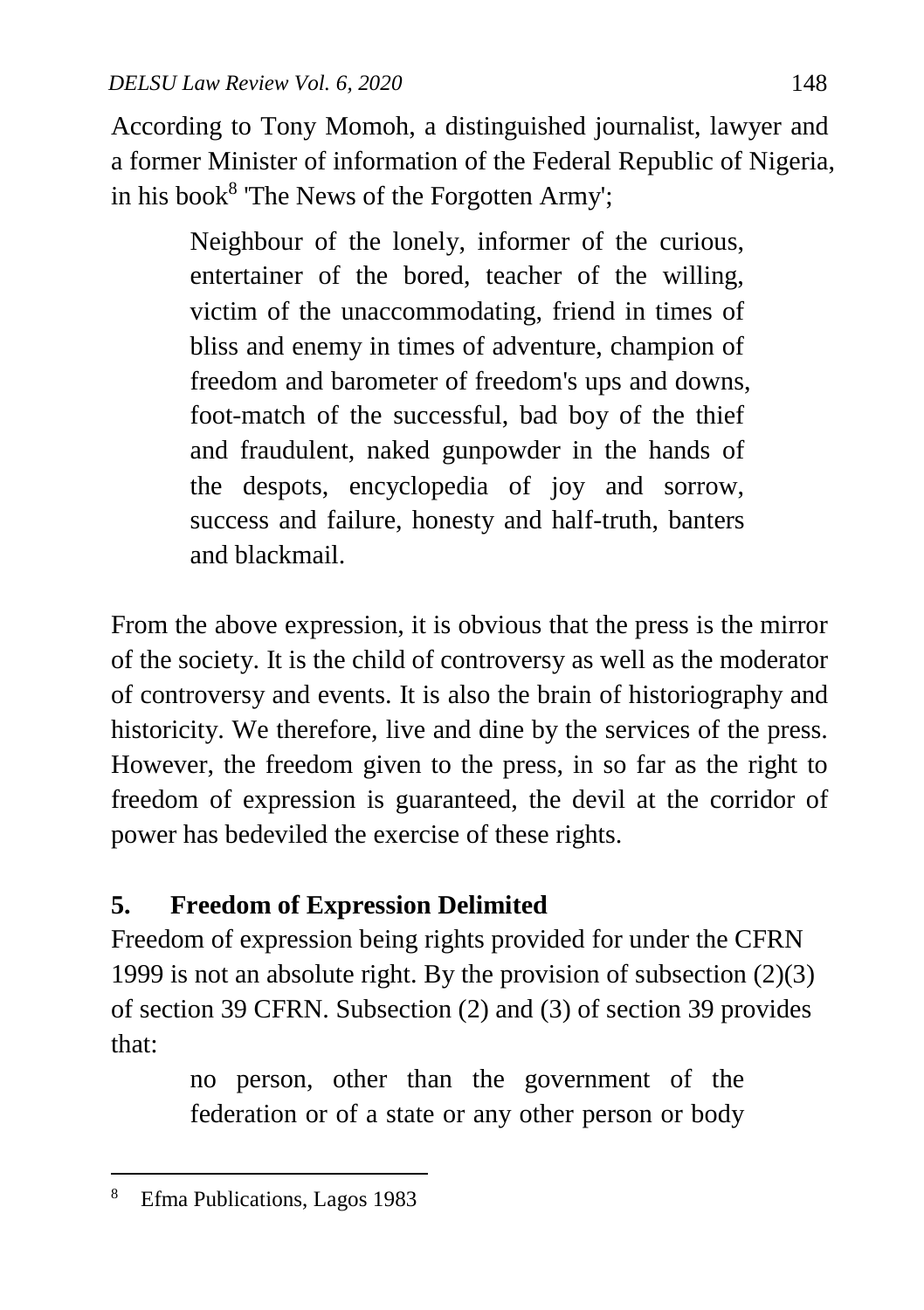authorized by the president on fulfillment of conditions laid down by an Act of the National Assembly, shall own, establish or operate a television or wireless broadcasting station for any purpose whatsoever.

The next, subject the right to any other law which would be made by the National Assembly, like the Freedom of Information Act, 2011 which in the guise of buttressing the freedom of expression renders it almost as though it is a privilege. As the common man would say, 'there is freedom of speech, but no freedom after speech'. The right to freedom of expression has been so neglected by the enforcement arm of the government especially when it affects the dubious activities of the officers of government agencies. Unluckily too, there is no Independent democracy. The executive still builds estates for judges, buy cars for the justices and judges and in fact, dictates their security. One begins to query; if the freedom of expression is a right and the judiciary is the interpreter of it, what happens where the judiciary is faced with issues against the executive which serves as its pay master? In Rivers State for example where the state governor buys car for the judges and justices, can such judges interpret this right against the said governor. Is it not said that 'he who pays the Piper dictates the tone'. Does the judiciary still maintain its stance as the hope of the common man?

In *Abacha v Fawehinmi*<sup>9</sup> the respondent being a human right activist and a senior Lawyer make comments, calling for the return to democracy by criticizing the policies of the government considering the undemocratic means of operation witnessed in the

<sup>9</sup> (2000)6 NWLR (pt 660) 228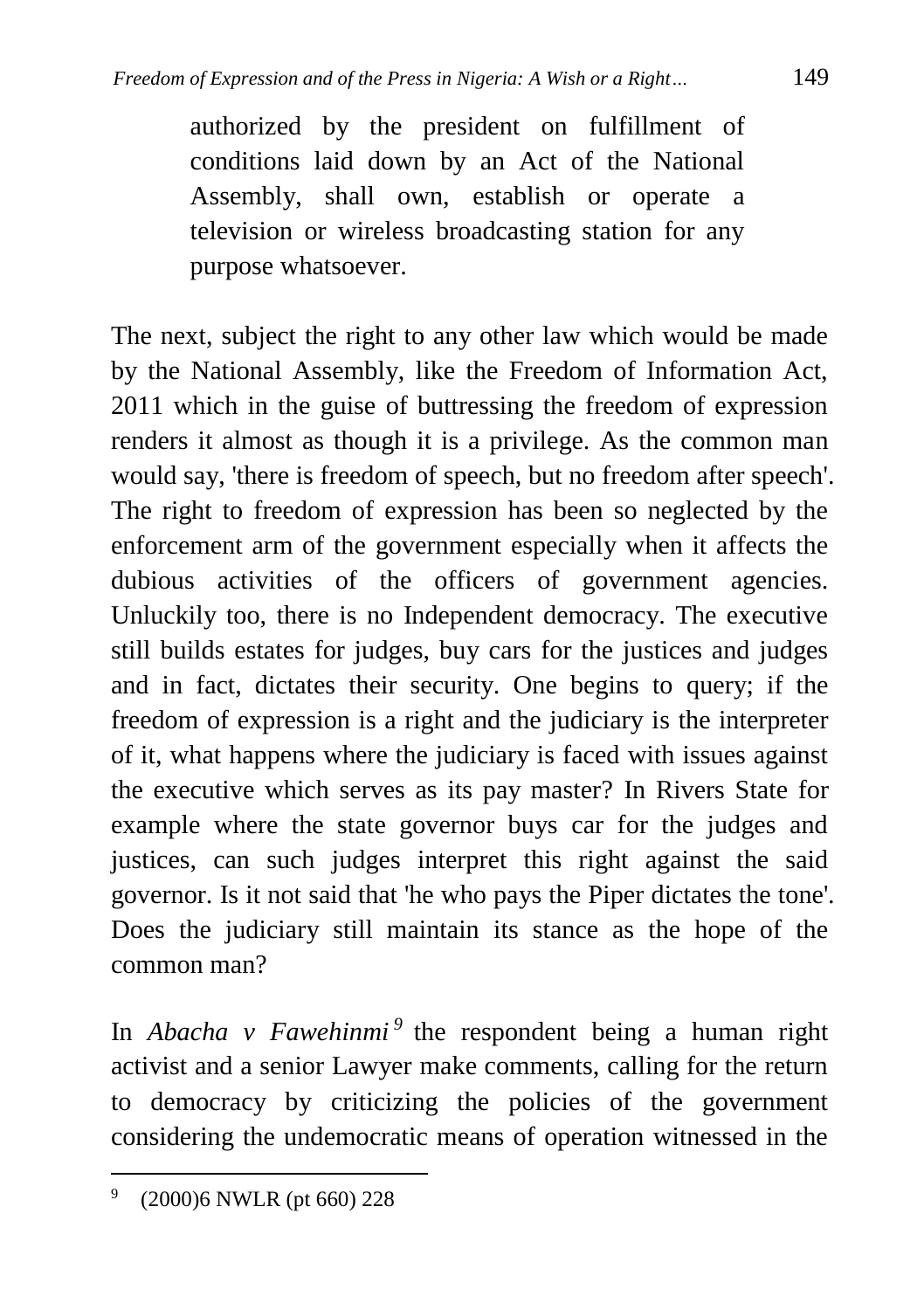government's dealings. He was arrested and detained and the necessary machineries of law enforcement could not even come to his aid to protect his right to freedom of expression. The respondent was denied his right and the officers who denied him of his right were neither queried nor punished.

The fear of secrecy of the agent's inordinate and fraudulent activities as well as their influence on the judiciary is a major delimiting factor of the exercise of the right to freedom of expression. It was Woodrow Wilson, one of America's Presidents who wrote 'everybody knows that corruption thrives in the secret places and avoids the public places, and (we believe) it is fair presumption that secrecy means impropriety',<sup>10</sup> To shut down the urges and conscience of the willing whistle blowers in the offices of government agencies, they went as far as enacting Official Secrets Act, $^{11}$  to deprive the govern of their lawful information.

It is the proper and all time responsibility of the government to keep its people informed. Patrick Henry, of United States who spoke during the debates proceeding the adoption of the United States Constitution, explained the duty and responsibility of government to inform its citizens thus: 'the liberties of a people never were, no ever will be secured, when the transactions of their rulers may be concealed from them... I am not an advocate for divulging indiscriminately all the operations of the government, though the practice of our ancestors, in some degree, justifies it. Such transactions are related military operations or affairs of great consequence, the immediate promulgation of which might defeat

<sup>&</sup>lt;sup>10</sup> Norman Mornan Marsh QC, Public Access to Government Held information, Stephens 1987 p. 2

<sup>11</sup> Cap O3, 2004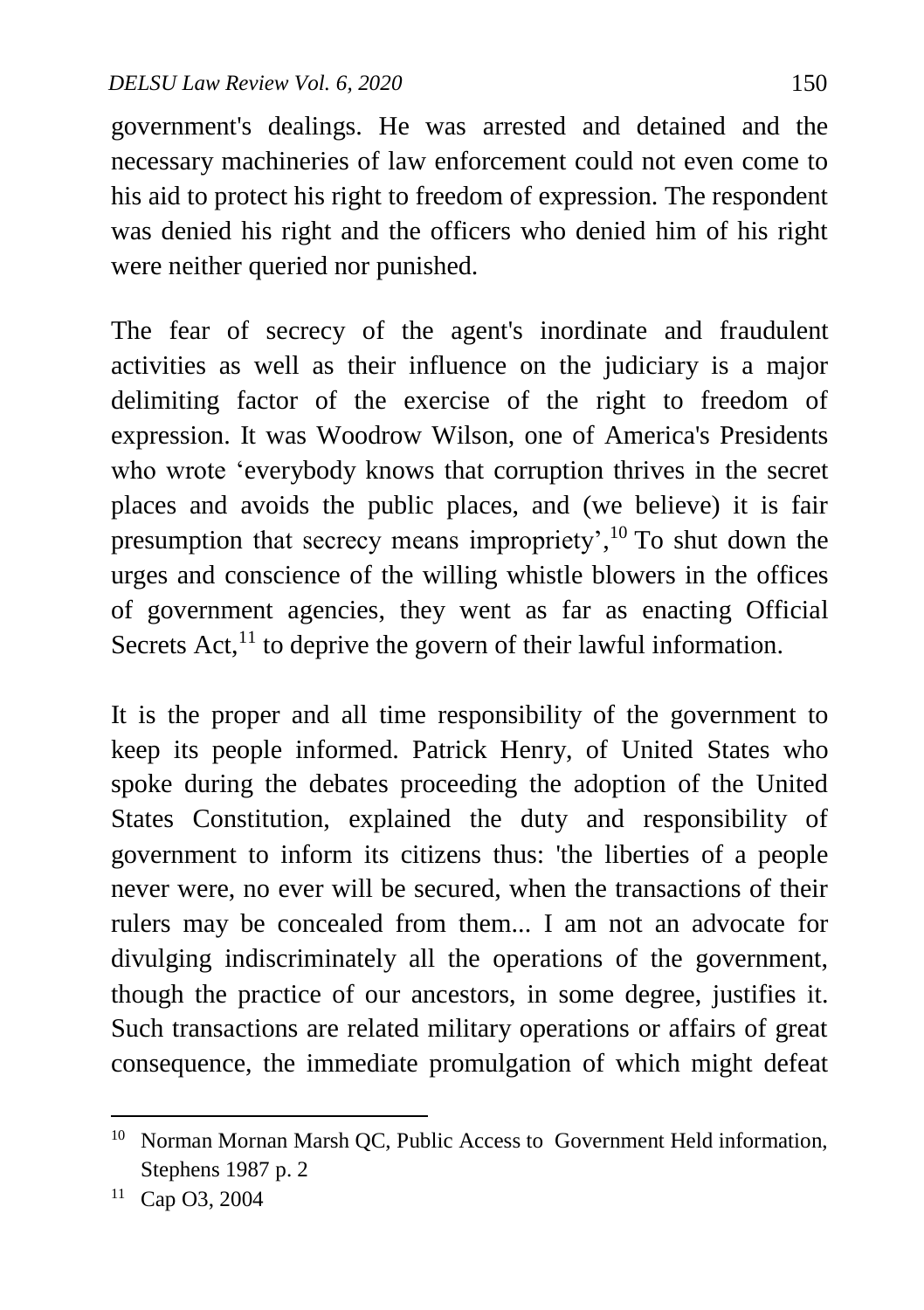the interest of the community, I would not wish to be published, till the end which required their secrecy should have been effected. But, to cover with the veil of secrecy the common routine of business, is an abomination in the eyes of every intelligent man $^{12}$ .

# **6. Press Freedom: Delimited and Monopolized**

Notwithstanding the derogation of this rights provided for under the section  $39(2)(3)$  CFRN as it affects the ownership, establishment and operation of any medium for the dissemination of information, there are also some hard knots in form of procedures that are set down by the National Assembly if they so say, provided for under the National Broadcasting Commission Act  $13$ , 13 though a military decree. The requirements for the establishing a medium of dissemination of information is in itself a delimiting trap and only the Ruling class can fulfill the requirements.

# **7. The Press as the Hope of the Common Man**

In as much as the press in most cases is been treated like the common man, in appropriate realms of public affairs which are not subject to the right freedom of expression and the press includes the right to gather news and the right to public news. Speaking on the press' duty which is to inform the people, Dorathy Thompson in the finest tradition of American journalism explained that the duty of the news reporter is to the people:

> He does not exist to serve the government but to inform the American people and to do so with the utmost objectivity of which he is capable. The line

<sup>&</sup>lt;sup>12</sup> Justice Williams O. Douglas, The Right Of the People, pyramid Book N p. 52

<sup>13</sup> No. 38 0f 1992 (as amended) in 1999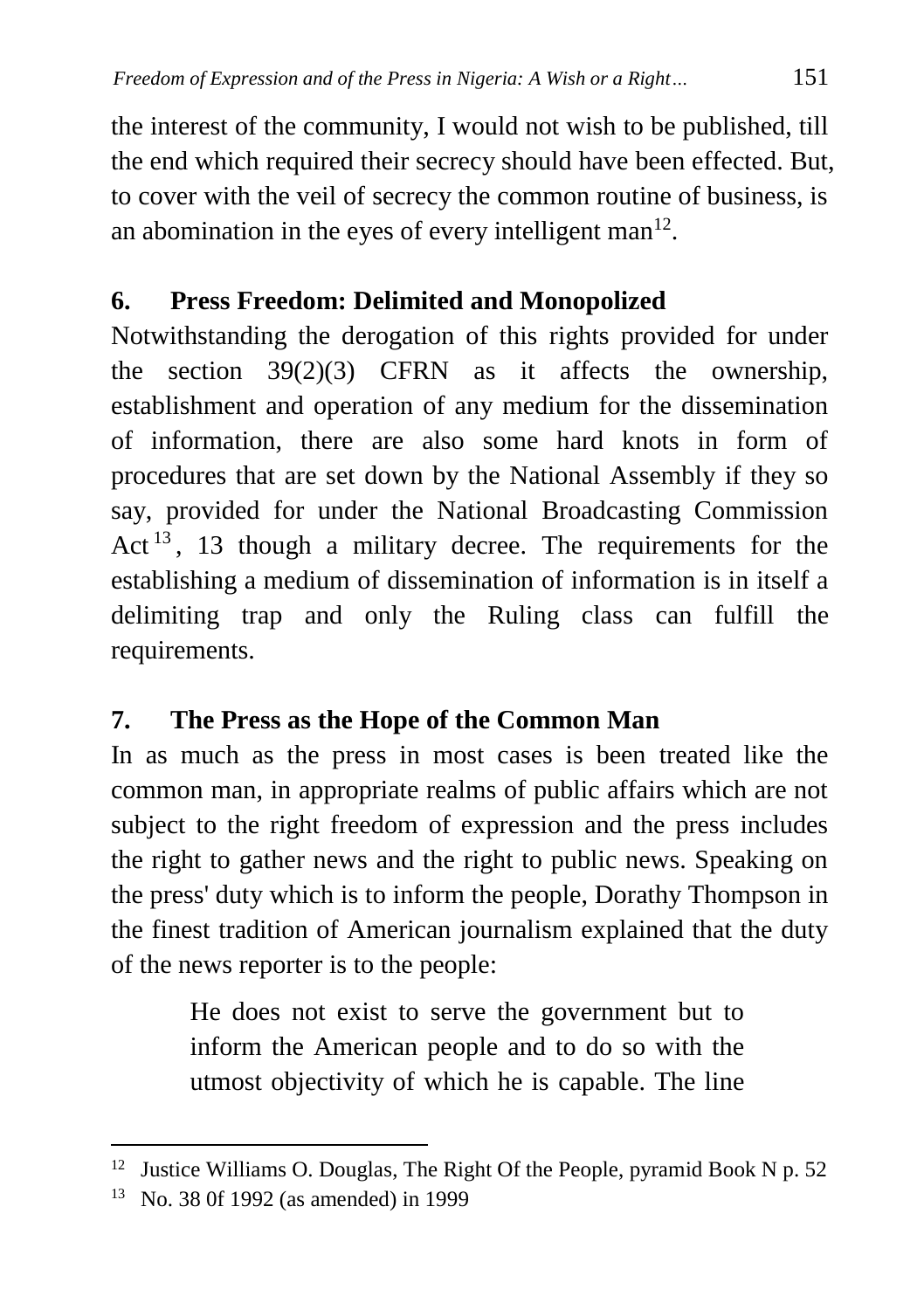he must hew to is the line of truth, and no other, if he is frivolous and irresponsible (regarding the truth) he will be corrected by the other if his revelations do not support a government a government policy, they may lead a change in it. His value is that he is not the hired man of any government but a reporter and testifier of truth. He is responsible exactly to the extent that he seeks to fulfill these functions. And its fulfillment is not only his professional duty; it is his patriotic duty. The suggestion that freedom of reporting can exclude access to facts is extremely dangerous doctrine. The gleaning of fact is essential, to knowledge without which the right to the public is empty and its exercise irresponsible $^{14}$ .

Form this excerpt, it is clear that even when the person fears the government in its service guaranteed by the Constitution and it does appear that even the Constitution is not able to protect the rights it purports to protect. Justice Learned Hand rightly puts it:

> "I often wonder whether we do rest our hopes too much upon Courts. These are false hopes. Liberty lies in the hearts of men and women; when it dies there; there is no constitution, nor law, no Court that can save it; no Constitution, no laws, no court can even do much to help it. While it lies there, it needs no constitution, no law, no court to save it<sup>15</sup>"

<sup>14</sup> See page 53 of footnote 12

<sup>15</sup> 'Spirit of liberty, Papers and Address of Learned Hand' 2nd 1953. *Ambard v A G Trinidad & Tobaga* (1936) AC 322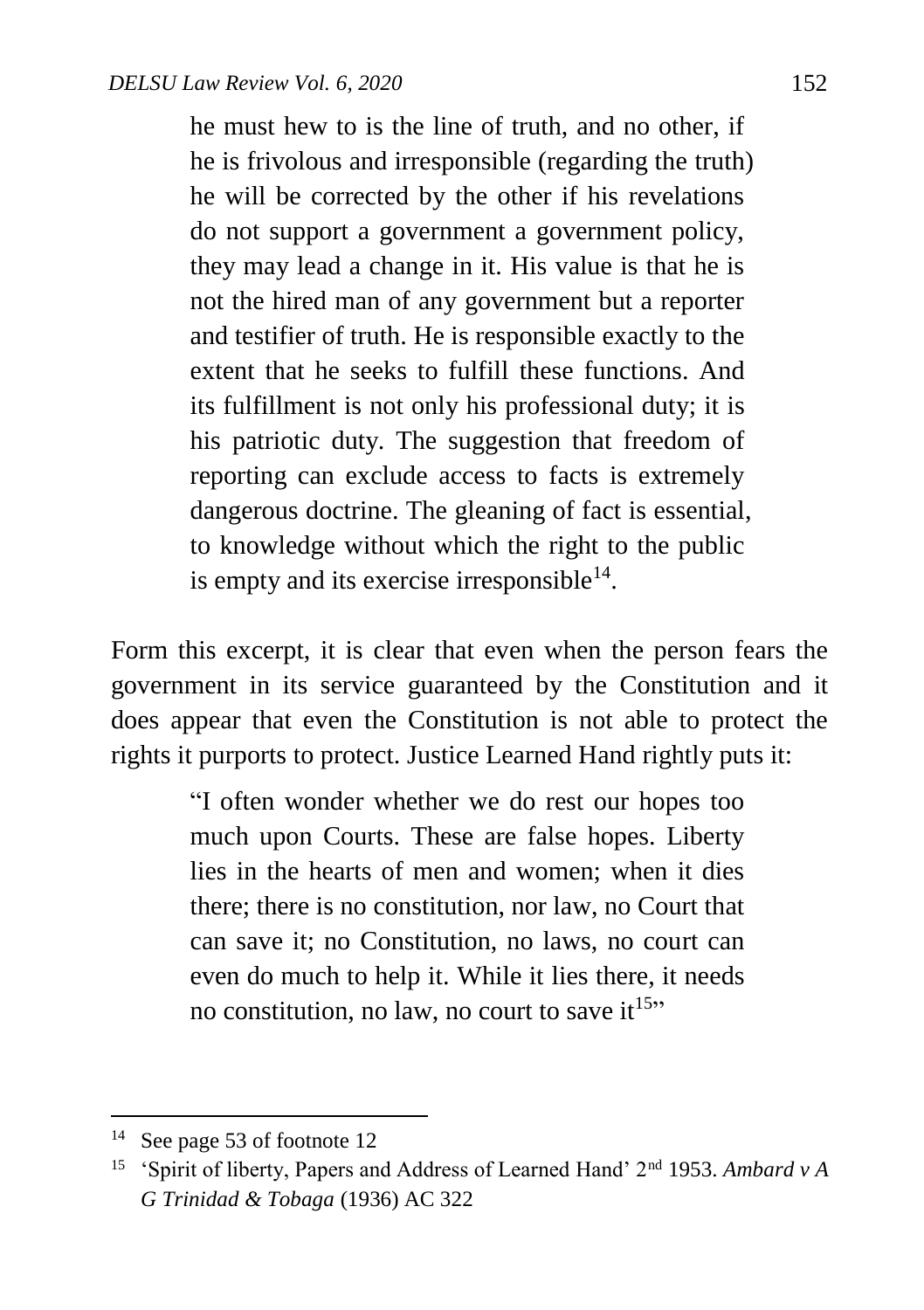It is said that the government is of the people, by the people and for the people and that "...the security and welfare of the people shall be the primary purpose of government<sup>16</sup> does this still stand correct seeing that the government's activity is now hidden from the people's knowledge. Does this secrecy and refusal to impart ideas of government's activity on the people not constitute a breach of right to freedom of expression and of the press? In *Crisp and HomeWood's* case, <sup>17</sup> where a clerk in the British War Office disclosed details of contracts between the War office and the manufacturer of military clothing, to the director of a tailoring company. This was held to be an offence under Section 2 of the English Official Secrets Act, 1911 on which the Nigerian Official Secrets Act is modeled. To this level of denial of the right to freedom of expression is the so called right not a mere wish. When the officers at the apex of government's agencies reserve the sole right of expression as only a president says whatever he wills and he is under no liability, same as the state governor and all other government's agents. If not for reputation and international consular coverage, persons like Prof. Patrick Lumumber a senior Counsel in Kenya would not still be alive. One of the most cherished and people's voice personality, Chief Gani Fawehinmi a Senior Advocate of Nigeria and a human right activist had his name martyred with countless court processes for what he had right and freedom to do. Who knows whether worries from threat to his life and from a floodgate of court proceedings pressure was contributory to his death. Another was a top minded optimist, journalist and an environmental activist of the people of the Niger Delta region, Chief Ken Saro-Wiwa who also had his name martyred alongside 9 others for advocating for the clean-up of the

<sup>&</sup>lt;sup>16</sup> Section 14(2)(b)CFRN 1999(as amended)

<sup>17</sup> (1919)83 J 121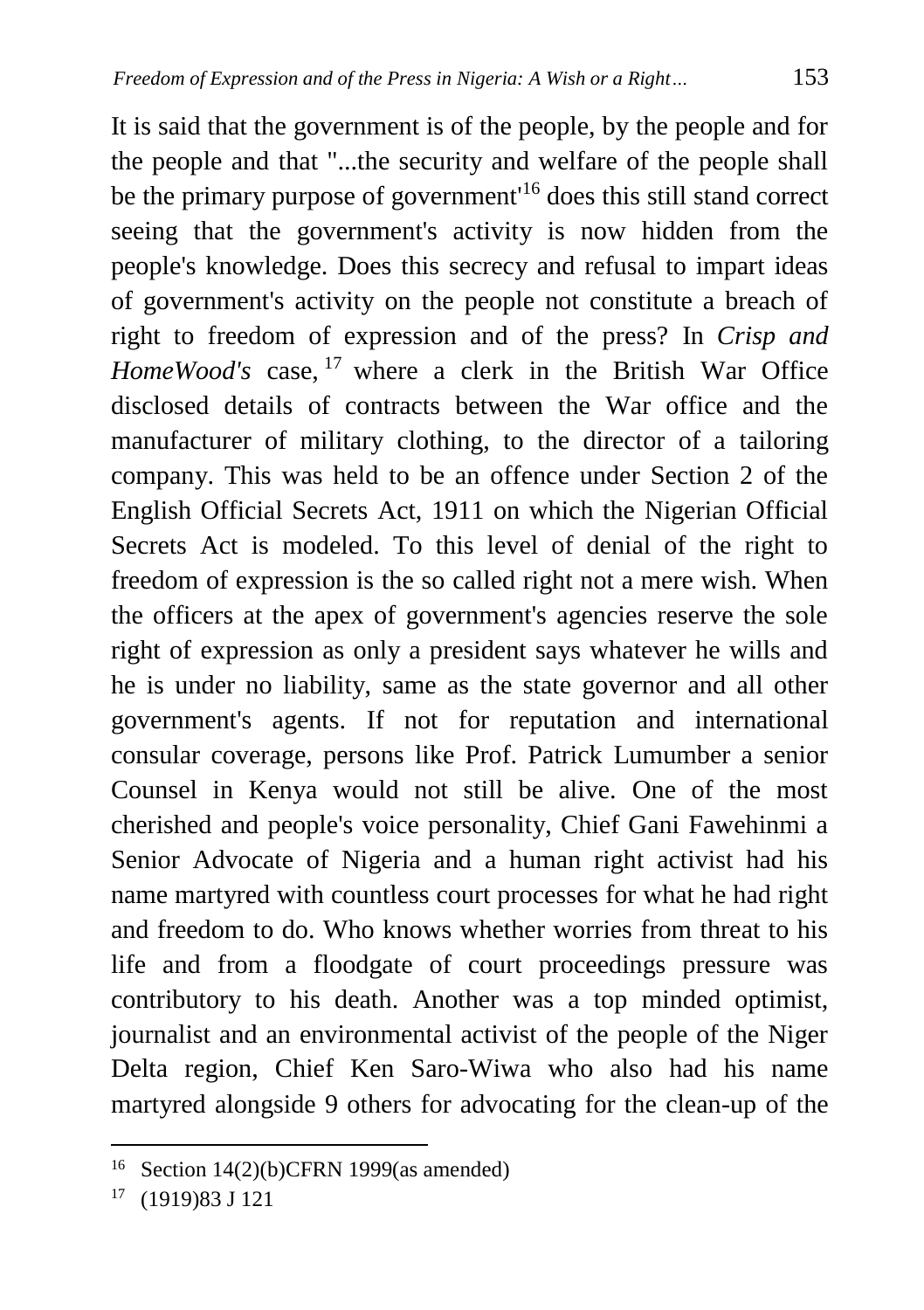Ogoni area and criticism of the government's refusal to implement the United Nations Environment Program Report (UNEP Report) and enforcement of the Ogoni bill of Rights though this action of national murder cost the government of Nigeria years of ostracism from the common wealth as the execution of Ken Saro-wiwa who did no wrong than exercise his freedom of the press and of expression. Nelson Mandela called for the suspension of Nigeria from the common wealth and was backed by Robert Mugabe and Daniel Arap Moi though criticized by Jerry Rowlings. It is noteworthy there, that at that level, the freedom of Expression exercised by the outspokenness of Nelson Mandela resulted in the suspension of Nigeria from the common wealth for killing Ken Saro-Wiwa and Nigeria was also considered a naval blockade,<sup>18</sup> yet the government of Nigeria continues to masquerade unjust administrative instrument against the exercise of the freedom of expression and unfortunately, the judiciary plays as its counterpart in part especially where the chief of executive wills.

#### **8. Status of the Ruling Class and Freedom of Expression**

Contemporary facts abound in our society in dismay of freedom of expression and of the press. The ruling class has often times proven to be the grantors and determiners of who says what, and against whom. The recent unreported case *of Sir Dr. Peter Odili v Odinakalu and Anor. Suit No. Phc/319/18* instituted at the High Court of Rivers State in the Port Harcourt judicial division is a lugubrious one which beckons for attention in this paper. In that case, Prof. Chidi Odinakalu, the former chairman of National Human Rights commission wrote in his book titled 'Too Good to Die, the Third Term and the Myth of the Indispensable Man in Africa', how Peter Odili the former governor of Rivers State under

<sup>&</sup>lt;sup>18</sup> Reynold's Report from New Zealand 28-02-1995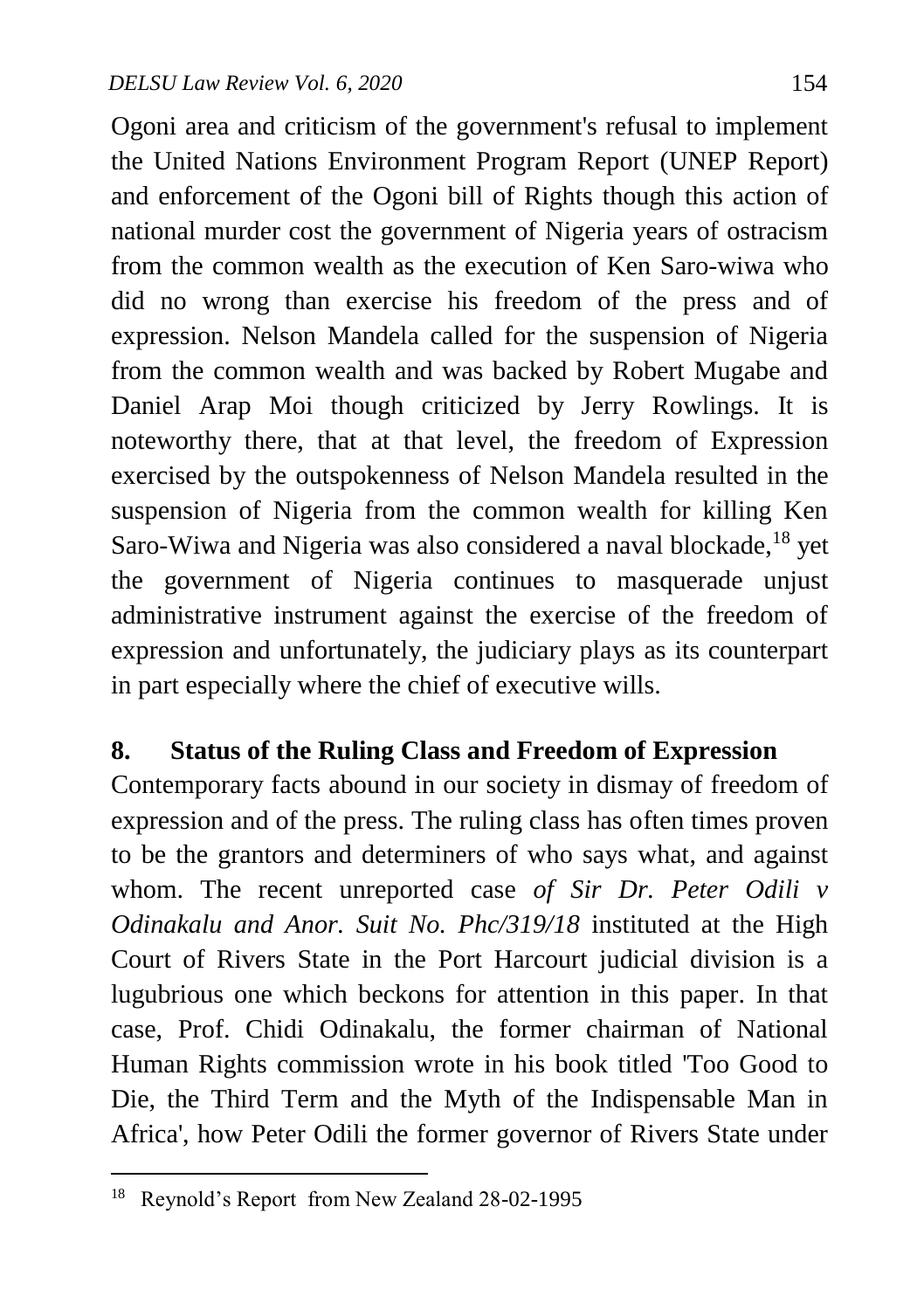the Obasanjo's tenure as President, in connivance with the president's intention for a third term abetted the president in cushioning and siphoning the nation's revenue through the State Government's account. In the book, the author also stated how criminal the governor's action was as he linked some deaths in the state to the governor's activities as governor. The claimant upon sighting the book discovered that pages 129-130, 136-138 and 162 were not only malicious but also defamatory and he therefore, commenced an action at the high court of Rivers State. The defendant upon entering appearance filed a notice of preliminary objection on 3 consecutive grounds:

- 1) That the book in question was neither printed, published or sold in Rivers State being the territorial jurisdiction of the court.
- 2) That the cause of action did not emanate in Rivers State being the territorial jurisdiction of the court
- 3) That the defendant does not live or carry on business in Rivers State being the territorial jurisdiction of the court.

The Court instead of determining the issue of jurisdiction, which is the life wire of the court and treat it accordingly, rascally discountenanced the objection so raised and assumed jurisdiction over the matter.

Not minding the report of the defendant on how he was abused and denied access to the Court by the claimant's Chief of Staff, the Court per Justice Augustina Kingsley Chukwu proceeded and held the defendant liable in defamation and forthwith granted the claimant damages of N250 Million against the defendant and also an additional N50 Million as cost. Though the defendant has appealed the judgment, the Court's judgment is enough to deter the common man from freely expressing himself even when he has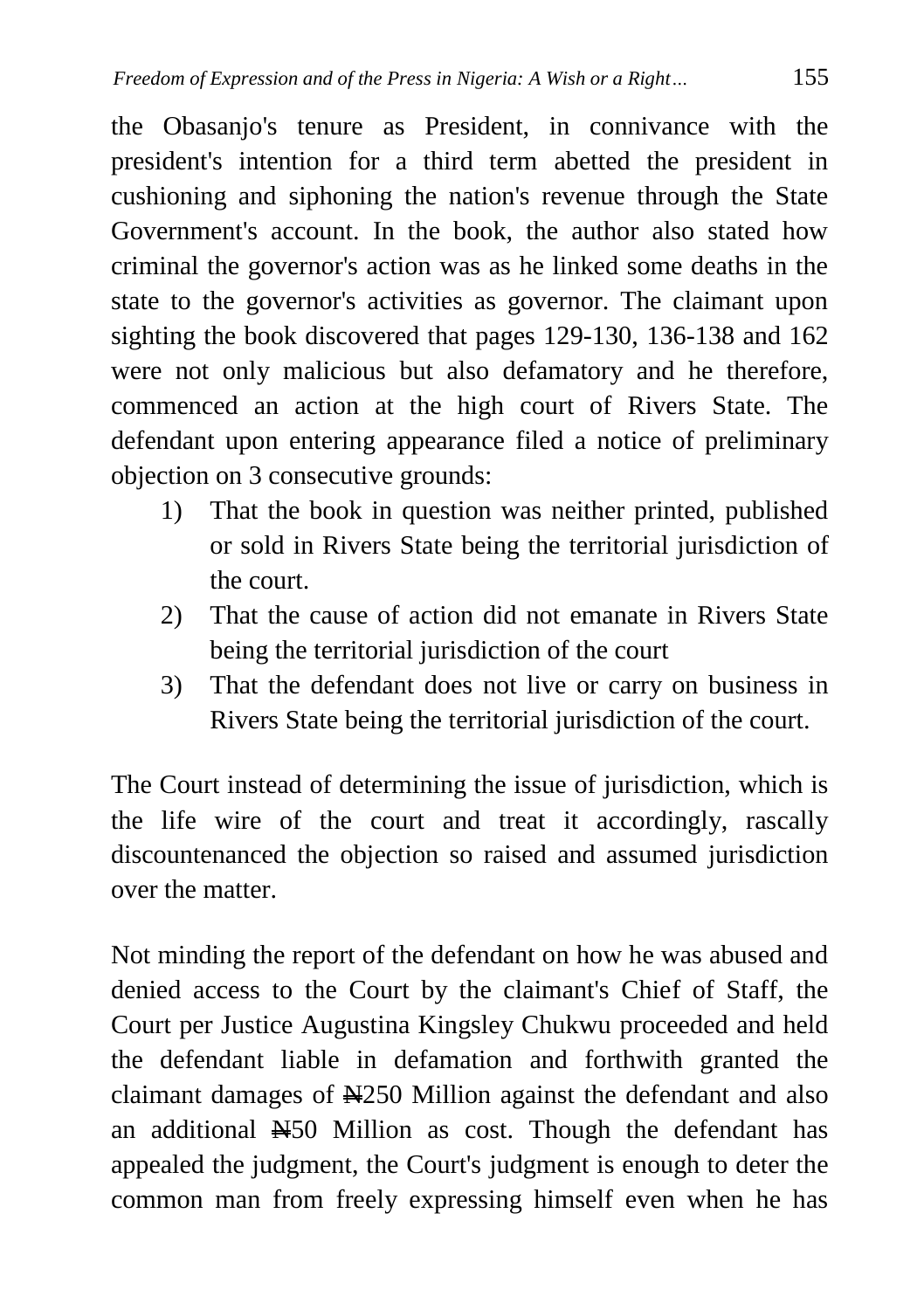enough evidence to educate the public as the judiciary has seized to be the hope of the common man as Justice Learned Hand rightly said.<sup>19</sup> In as much we trust the judgements of the courts, it is hereby appealed that the judiciary be strengthened as an independent arm of government to enhance administration of justice system. Our nation degenerates on all fronts thereby giving Nigerians, agencies and agents of government to rise and save our fatherland. If one would suffer for speaking out then, the right to freedom of expression is more of a wish than right.

#### **9. Conclusion**

This paper is much and passionately interested in the free exercise of expression of the common man bearing in mind that we live in a democratic society were the rule of law guides and binds all. If sovereignty lies in the people and government and the law so made are mere conduit pipes of the people's collective aspiration and desire for the common good of man and for an orderly society, it therefore calls for a rise to the consciousness that Nigerians speak up and speak out. It is commonly said, 'if you say the truth, you will die and if you do not say the truth you will as well die'. Chief Obafemi Awolowo GCFR, SAN admitting the right of the public to comment on a case in his paper 'The press in the service of the state', explained that:

> "it is perhaps not generally recognized among our journalist in this country that criticism of the conduct of a judge in a judicial proceeding is permissible: The only limitation, and it is an important limitation is that the criticism must not be calculated to obstruct or interfere with the due

 $19$  See fn 16